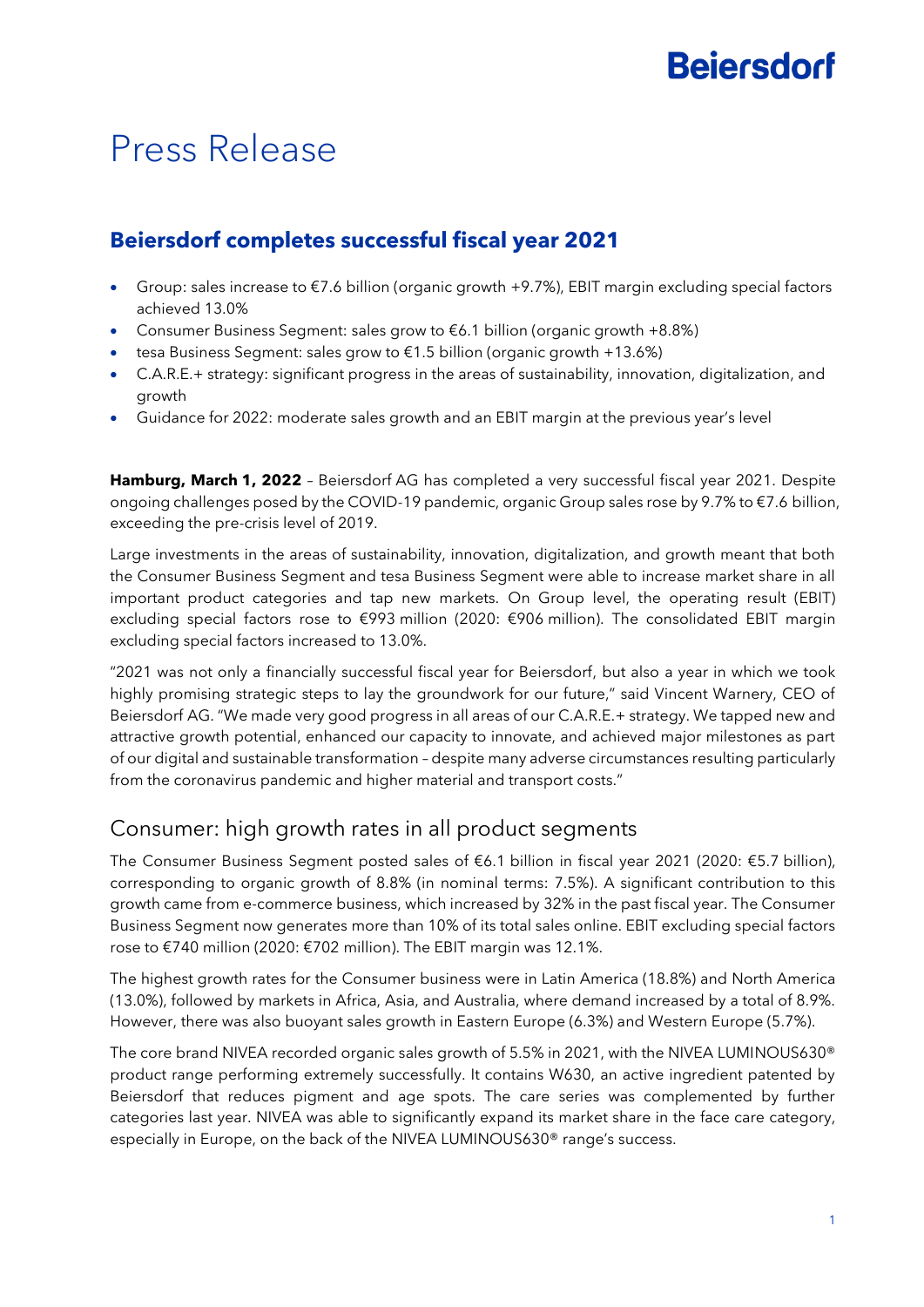The selective cosmetics segment posted the largest growth rates. Demand for La Prairie increased by 20.1%. This was driven by a recovery in travel retail business, which was hit hardest by the COVID-19 pandemic in 2020. In particular in China, La Prairie sales rose above average and were far above the pre-crisis level of 2019 by the end of the fiscal year.

The Derma business unit continued to perform successfully. After posting high sales growth in 2020, revenue from the Eucerin and Aquaphor brands rose strongly again (+19.5%) in fiscal year 2021. Main growth drivers were the strategically important markets of the United States, Germany, Latin America and China.

The Healthcare business unit, which mainly comprises plaster business with the Hansaplast and Elastoplast brands, increased organic sales by 13.7%. Market launches in the wound care category and a strong recovery in the sports category had a particularly positive impact on sales.

#### tesa: outstanding growth to surpass pre-crisis levels

The tesa Business Segment continued on its growth trajectory in 2021, a trend that began to emerge in the second half of 2020. Organic sales rose by 13.6% (in nominal terms: 13.1%) to €1.5 billion. This high demand was underpinned mainly by industrial business, in particular by the electronics and automotive business. EBIT excluding special factors was €253 million, well up on the pre-crisis level of 2019 (€212 million). The EBIT margin excluding special factors increased to 16.9%.

### Sound financial structure

The very good sales performance in both business segments is also reflected in Beiersdorf's key financial figures: Profit after tax excluding special factors rose to €699 million (2020: €636 million). Adjusted earnings per share excluding special factors increased from €2.73 to €3.00. Moreover, Beiersdorf had net liquidity of €5,066 million and equity of €6,894 million in 2021.

"We are very satisfied about how our key financial figures have come along," said Astrid Hermann, CFO of Beiersdorf AG. "We increased the Group's profitability and demonstrated our great resilience in the face of the turbulent developments brought on by the coronavirus pandemic. Despite rising material and transport costs and large investments we made once again as part of C.A.R.E.+, our gross margin has remained largely constant."

### C.A.R.E.+: focus on sustainability, digitalization, innovation, and growth

Further important milestones were achieved in implementing the C.A.R.E.+ strategy in 2021. They included, for example, expansion of the successful care range NIVEA LUMINOUS630® in Europe, successful integration of the Coppertone brand, acquisition of the prestige beauty brand Chantecaille, the increasing use of digital technologies to cultivate markets, and further increase of the capacity to innovate thanks to the establishment of a global research and development network.

In addition, Beiersdorf systematically pressed ahead with implementing its sustainability agenda Care Beyond Skin in the past fiscal year, which also applies to the product level. That relates to developing new products and optimizing existing product ranges. For instance, the first climate-neutralized NIVEA products were launched in 2021. Others are to follow this year. Beiersdorf also made considerable progress toward its climate targets, reducing its absolute Scope 1, 2 and 3 emissions by 12.7% versus the base year 2018. Beiersdorf committed to ambitious climate targets in 2020. Absolute Scope 1, 2 and 3 emissions are to be cut by 30% compared to 2018 levels by 2025.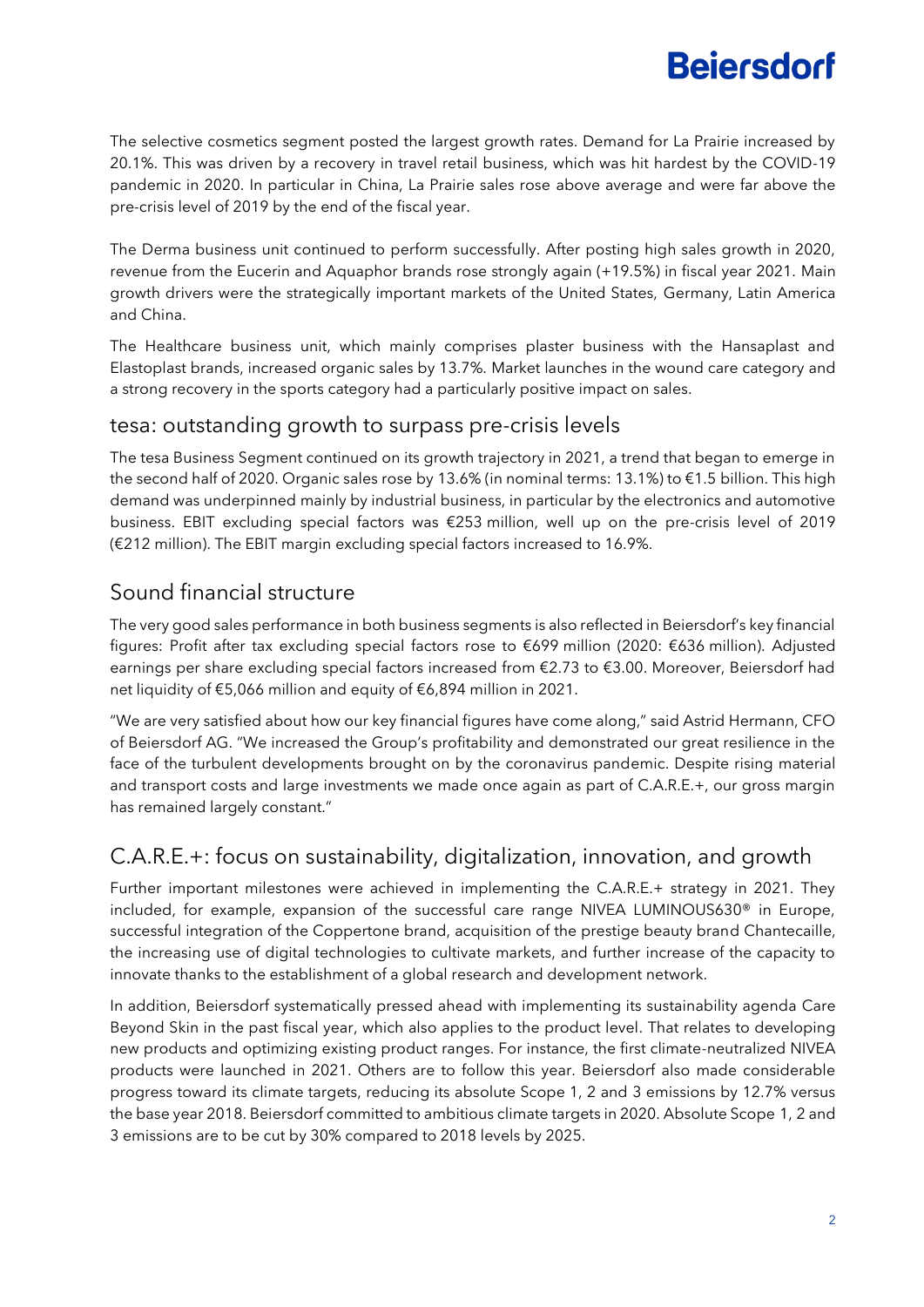### Optimistic outlook

In view of the COVID-19-related challenges that still persist in many parts of the world, and, as a result, an unusually high degree of uncertainty with regard to future business prospects, the ability to make a reliable forecast is significantly limited.

Regardless of the skin care market's growth, Beiersdorf assumes it will still outperform the market. The Group expects the improvement in the global skin care market to continue in 2022.

Given that assumption, the Group anticipates that Consumer business will post sales growth in the mid single-digit range. The Consumer Business Segment's EBIT margin from ongoing operations (excluding special factors) is expected to be slightly above last year's level.

Given the same uncertainty regarding the market development in 2022, Beiersdorf also expects tesa business to generate above-market sales growth at mid single-digit range. Its EBIT margin from ongoing operations (excluding special factors) will be noticeably below previous year's level.

The Group anticipates sales growth in the mid single-digit range in 2022. The consolidated EBIT margin from ongoing operations (excluding special factors) is expected to be around last year's level.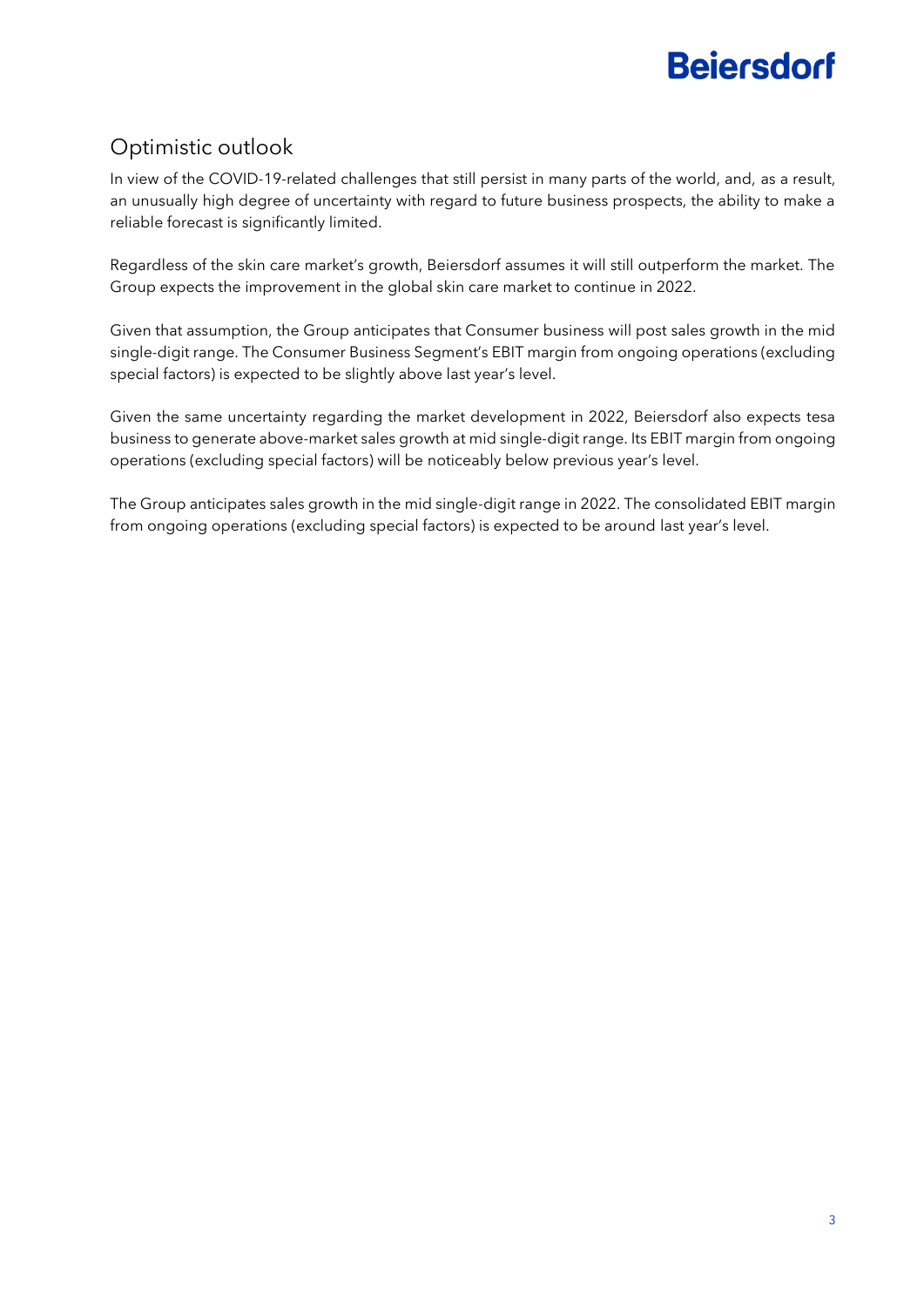### 2021 results at a glance

| Group                                                                                  |                       |        |        |                                  |
|----------------------------------------------------------------------------------------|-----------------------|--------|--------|----------------------------------|
|                                                                                        |                       | 2020   | 2021   | Change in % nominal /<br>organic |
| Sales                                                                                  | (in $\notin$ million) | 7,025  | 7,627  | $+8.6 / +9.7$                    |
| Consumer                                                                               | (in $\notin$ million) | 5,700  | 6,129  | $+7.5 / +8.8$                    |
| tesa                                                                                   | (in $\notin$ million) | 1,325  | 1,498  | $+13.1 / + 13.6$                 |
| Operating Result (EBIT)*                                                               | (in $\notin$ million) | 906    | 993    | $+9.6$                           |
| Consumer <sup>*</sup>                                                                  | (in $\notin$ million) | 702    | 740    | $+5.4$                           |
| tesa <sup>*</sup>                                                                      | (in $\notin$ million) | 204    | 253    | $+24.0$                          |
| EBIT margin <sup>*</sup>                                                               | (in %)                | 12.9   | 13.0   | $+10bp$                          |
| Consumer <sup>*</sup>                                                                  | (in %)                | 12.3   | 12.1   | $-20bp$                          |
| tesa <sup>*</sup>                                                                      | (in %)                | 15.4   | 16.9   | $+150$ bp                        |
| Profit after tax*                                                                      | (in $\notin$ million) | 636    | 699    | $+9.9$                           |
| Earnings per share*                                                                    | (in $\xi$ )           | 2.73   | 3.00   | $+9.9$                           |
| Dividend per share                                                                     | (in $\xi$ )           | 0.70   | 0.70   |                                  |
| Net liquidity                                                                          | (in $\notin$ million) | 4,690  | 5,066  | $+8.0$                           |
| Equity                                                                                 | (in $\notin$ million) | 6,263  | 6,894  | $+10.1$                          |
| Working Capital as a percentage of sales<br>(Consumer, rolling 12 months) <sup>*</sup> | (in %)                | 8.9    | 5.3    | $-360bp$                         |
| Employees                                                                              | (as of Dec. 31)       | 20,306 | 20,567 |                                  |

\* Excluding Special Factors